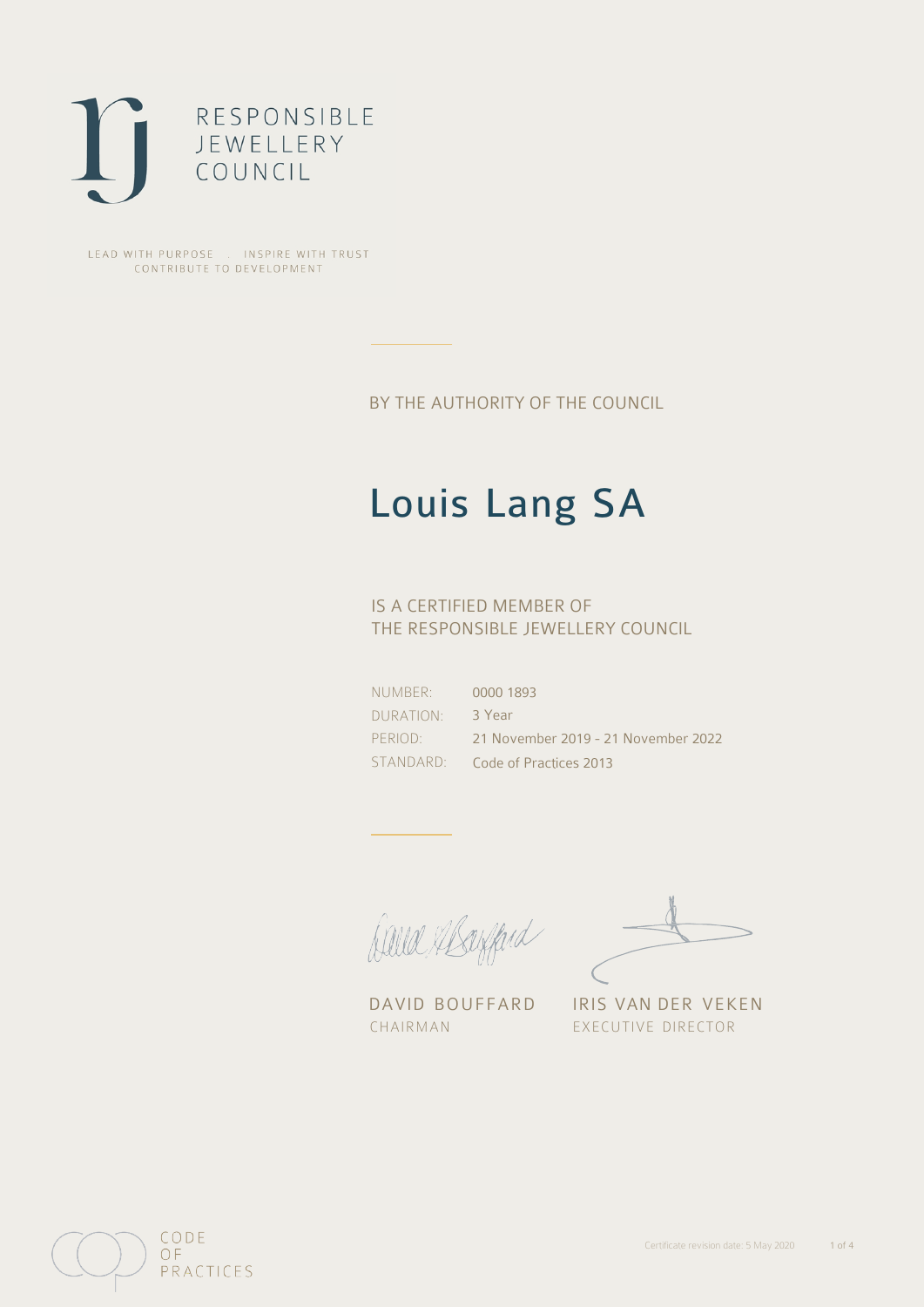

# **CERTIFICATION OVERVIEW**

| Jewellery and Watch Manufacturer and/or Wholesaler                                                                                                                                                                                                                                                                                                                                                |  |  |
|---------------------------------------------------------------------------------------------------------------------------------------------------------------------------------------------------------------------------------------------------------------------------------------------------------------------------------------------------------------------------------------------------|--|--|
| 16 September 2021                                                                                                                                                                                                                                                                                                                                                                                 |  |  |
| Mid-term Review (onsite)                                                                                                                                                                                                                                                                                                                                                                          |  |  |
| Code of Practices 2013                                                                                                                                                                                                                                                                                                                                                                            |  |  |
| <b>SGS United Kingdom Limited</b>                                                                                                                                                                                                                                                                                                                                                                 |  |  |
| 1. General requirements: 1-4, except 3.2<br>2. Responsible supply chains and human rights: 5-12, except<br>6.2, 7.1, 9.3, 11.2-4<br>3. Labour rights and working conditions: 13-20, except 17.3,<br>19.3<br>4. Health, Safety and Environment: 21-25, except 21.10<br>Diamonds, gold and platinum group metal products: 26-28,<br>5.<br>except 28<br>6. Responsible mining sector: Not applicable |  |  |
|                                                                                                                                                                                                                                                                                                                                                                                                   |  |  |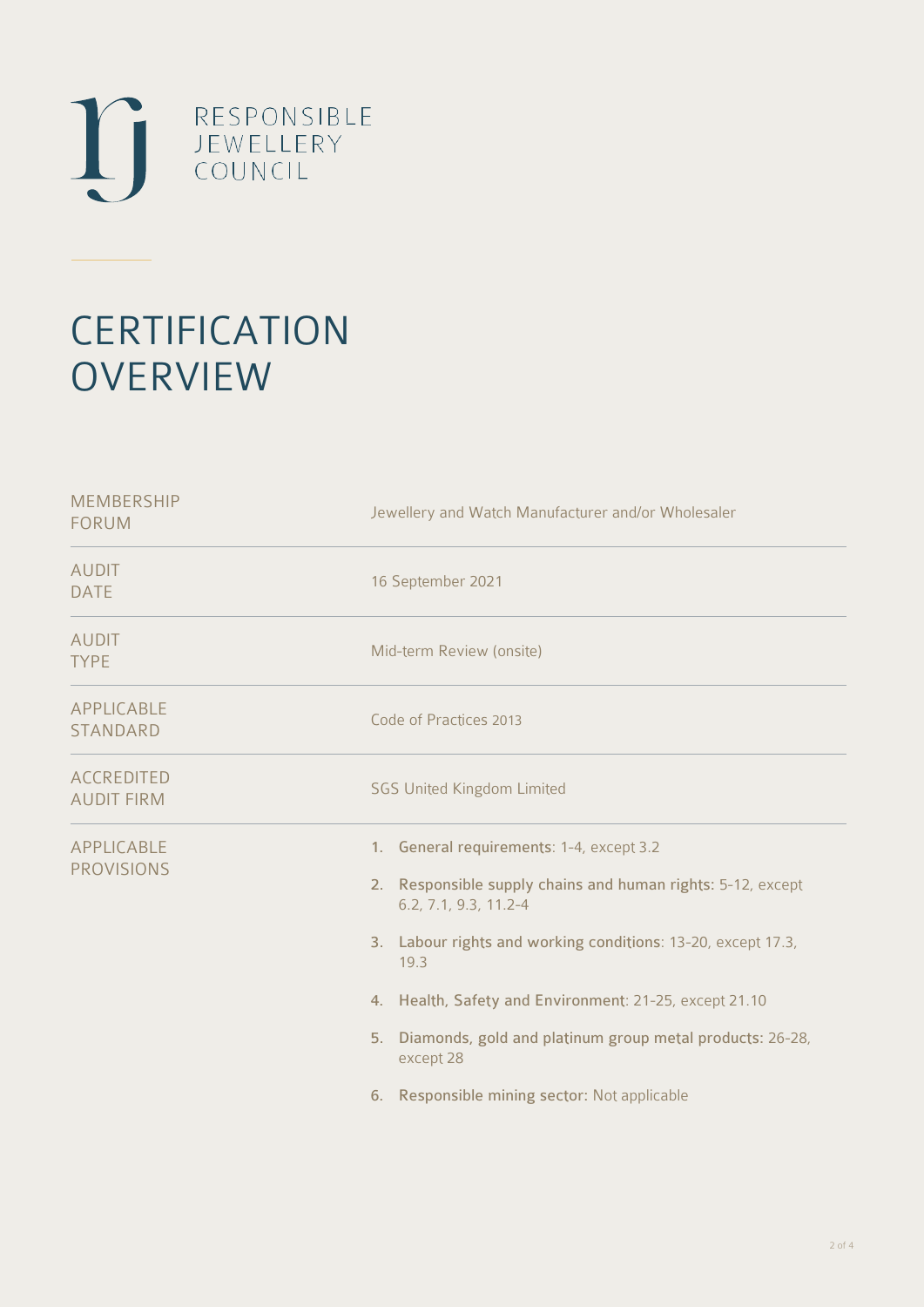| PROVENANCE<br><b>CLAIMS</b>                | Based on the assurance provided by our suppliers, the diamonds<br>delivered invoiced here are guaranteed to be of natural origin. Based<br>on the assurance provided by our suppliers, the diamonds delivered<br>invoiced here do not come from the Mbada and Marange region in<br>Zimbabwe. Basé sur l'assurance fournie par nos fournisseurs, les<br>diamants facturés ci-joint sont garantis d'origine naturelle. Basé sur<br>l'assurance fournie par nos fournisseurs, les diamants facturés ci-joints<br>ne viennent pas de la région de Mbada et Marange au Zimbabwe. |  |  |
|--------------------------------------------|-----------------------------------------------------------------------------------------------------------------------------------------------------------------------------------------------------------------------------------------------------------------------------------------------------------------------------------------------------------------------------------------------------------------------------------------------------------------------------------------------------------------------------------------------------------------------------|--|--|
| <b>AUDITOR STATEMENT OF</b><br>CONFORMANCE | Based on the scope and findings of the certification audit, the member<br>has demonstrated a conformance level consistent with a:                                                                                                                                                                                                                                                                                                                                                                                                                                           |  |  |
|                                            | 3 Year Certification                                                                                                                                                                                                                                                                                                                                                                                                                                                                                                                                                        |  |  |
| <b>NEXT AUDIT TYPE</b>                     | MID-TERM REVIEW (within 12-24 months):                                                                                                                                                                                                                                                                                                                                                                                                                                                                                                                                      |  |  |
|                                            | A. Mid-term review NOT required due to:                                                                                                                                                                                                                                                                                                                                                                                                                                                                                                                                     |  |  |
|                                            | No anticipated changes to the certification scope during the<br>certification period                                                                                                                                                                                                                                                                                                                                                                                                                                                                                        |  |  |
|                                            | <25 full time equivalent personnel                                                                                                                                                                                                                                                                                                                                                                                                                                                                                                                                          |  |  |
|                                            | Low risk of non-conformances due to management controls                                                                                                                                                                                                                                                                                                                                                                                                                                                                                                                     |  |  |
|                                            | Existence of parallel audits for schemes recognised by RJC                                                                                                                                                                                                                                                                                                                                                                                                                                                                                                                  |  |  |
|                                            | Existence of rigorous internal audit programs                                                                                                                                                                                                                                                                                                                                                                                                                                                                                                                               |  |  |
|                                            | Strong internal controls ensuring effective review and closure<br>of corrective actions for non-conformances                                                                                                                                                                                                                                                                                                                                                                                                                                                                |  |  |
|                                            |                                                                                                                                                                                                                                                                                                                                                                                                                                                                                                                                                                             |  |  |
|                                            | B. Mid-term review (desktop only) required due to:                                                                                                                                                                                                                                                                                                                                                                                                                                                                                                                          |  |  |
|                                            | No impact on conformance levels from any changes to the<br>certification scope                                                                                                                                                                                                                                                                                                                                                                                                                                                                                              |  |  |
|                                            | 2 or less minor non-conformances with critical provisions or 4<br>or less minor non-conformances in general identified by the<br>audit (not covered by parallel audits for schemes identified as<br>equivalent to RJC's) for an individual member in the mining<br>sector or a non-mining sector member                                                                                                                                                                                                                                                                     |  |  |
|                                            | Possibility of remote verification of actions                                                                                                                                                                                                                                                                                                                                                                                                                                                                                                                               |  |  |
|                                            | No risk to critical provisions                                                                                                                                                                                                                                                                                                                                                                                                                                                                                                                                              |  |  |